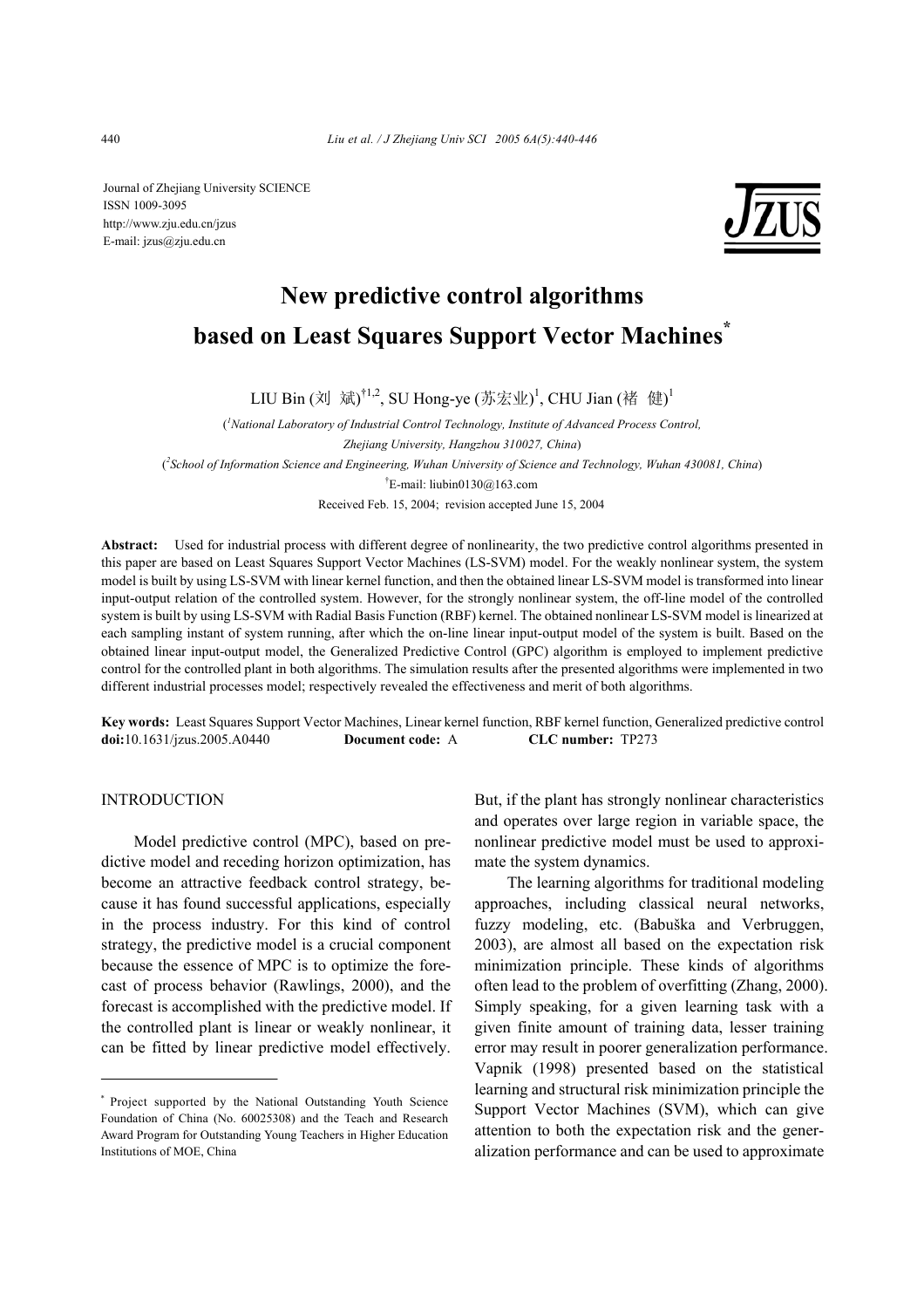nonlinear functions. Suykens and Vandewalle (1999) presented LS-SVM method, in which the objective function includes an additional sum squared error term. Using the equality constraint, LS-SVM does not solve quadratic programming existing in the standard SVM. In this paper, the LS-SVM methods with linear kernel and Radial Basis Function (RBF) kernel are employed to build the model of controlled systems with different degree of nonlinearity.

## LS-SVM

SVM is one of the methods by which the statistical learning theory can be introduced to practical application. It has its own advantages in solving the pattern recognition problem with small samples, nonlinearity, and higher dimension. SVM can be easily introduced into learning problem such as function estimation.

Suykens and Vandewalle (1999) presented the LS-SVM approach, in which the following function is used to approximate the unknown function,

$$
y(x) = w^{\mathrm{T}} \varphi(x) + b \tag{1}
$$

where,  $x \in \mathbb{R}^n$ ,  $y \in \mathbb{R}$ ,  $\varphi(\cdot): \mathbb{R}^n \to \mathbb{R}^{n_h}$  is a nonlinear function which maps the input space into a higher dimension feature space.

Given training data, LS-SVM defines an optimization problem as follows,

$$
\min_{w,b,e} J(w,e) = \frac{1}{2} w^{\mathrm{T}} w + \gamma \frac{1}{2} \sum_{k=1}^{N} e_k^2, \; (\gamma > 0) \qquad (2)
$$

subject to the equality constraints

$$
y_k = \boldsymbol{w}^{\mathrm{T}} \boldsymbol{\varphi}(\boldsymbol{x}_k) + b + e_k, \quad k = 1,...,N.
$$

To solve this optimization problem, one defines the following Lagrange function,

$$
L(\boldsymbol{w}, b, \boldsymbol{e}; \boldsymbol{\alpha}) = J(\boldsymbol{w}, \boldsymbol{e}) - \sum_{k=1}^{N} \alpha_k \{ \boldsymbol{w}^{\mathrm{T}} \boldsymbol{\varphi}(\boldsymbol{x}_k) + b + \boldsymbol{e}_k - \boldsymbol{y}_k \}
$$
\n(3)

where,  $\boldsymbol{\alpha} = {\alpha_k}_{k=1}^{N}$  is the Lagrange multiplier set.

Calculating the partial derivatives of  $L(w, b, e; \alpha)$ with respect to  $w$ ,  $b$ ,  $e$ ,  $\alpha$ , one gets the optimal condition for Eq.(2) as

$$
\begin{cases}\n\frac{\partial L}{\partial w} = 0 \to w = \sum_{k=1}^{N} \alpha_k \varphi(x_k) \\
\frac{\partial L}{\partial b} = 0 \to \sum_{k=1}^{N} \alpha_k = 0\n\end{cases}
$$
\n
$$
\begin{cases}\n\frac{\partial L}{\partial e_k} = 0 \to \alpha_k = re_k & k = 1, ..., N \\
\frac{\partial L}{\partial \alpha_k} = 0 \to w^{\mathrm{T}} \varphi(x_k) + b + e_k - y_k = 0 & k = 1, ..., N\n\end{cases}
$$
\n(4)

Expressing  $e_k$  and  $w$  with  $\alpha_k$  and  $b$ , one can transform the above equality into

$$
\begin{bmatrix} 0 & 1^{\mathrm{T}} \\ 1 & \Omega + \gamma^{-1} I \end{bmatrix} \begin{bmatrix} b \\ \alpha \end{bmatrix} = \begin{bmatrix} 0 \\ y \end{bmatrix}, \tag{5}
$$

where  $y=[y_1, ..., y_N]^T$ ,  $1=[1, ..., 1]^T$ ,  $\boldsymbol{\alpha}=[\alpha_1, ..., \alpha_N]^T$ , and  $\Omega$  is a square matrix in which the element located on *k*th column and *l*th row is

$$
\mathbf{\Omega}_{kl} = \boldsymbol{\varphi}(\mathbf{x}_k)^{\mathrm{T}} \boldsymbol{\varphi}(\mathbf{x}_l) = K(\mathbf{x}_k, \mathbf{x}_l) \quad k, l = 1, ..., N.
$$

Choosing  $\nu > 0$ , ensures that the matrix

$$
\mathbf{\Phi} = \begin{bmatrix} 0 & \mathbf{1}^{\mathrm{T}} \\ \mathbf{1} & \mathbf{\Omega} + \gamma^{-1} \mathbf{I} \end{bmatrix}
$$

is invertible. Then we have the analytical solution of <sup>α</sup> and *b*

$$
\begin{bmatrix} b \\ \alpha \end{bmatrix} = \Phi^{-1} \begin{bmatrix} 0 \\ y \end{bmatrix}.
$$
 (6)

Substituting the obtained *b* and  $\alpha$  into Eq.(4), we get

$$
y(\mathbf{x}) = \sum_{k=1}^{N} \alpha_k K(\mathbf{x}, \mathbf{x}_k) + b \tag{7}
$$

where  $K(x, x_k)$  is the Kernel function, which can be any symmetric function satisfying Mercer's condition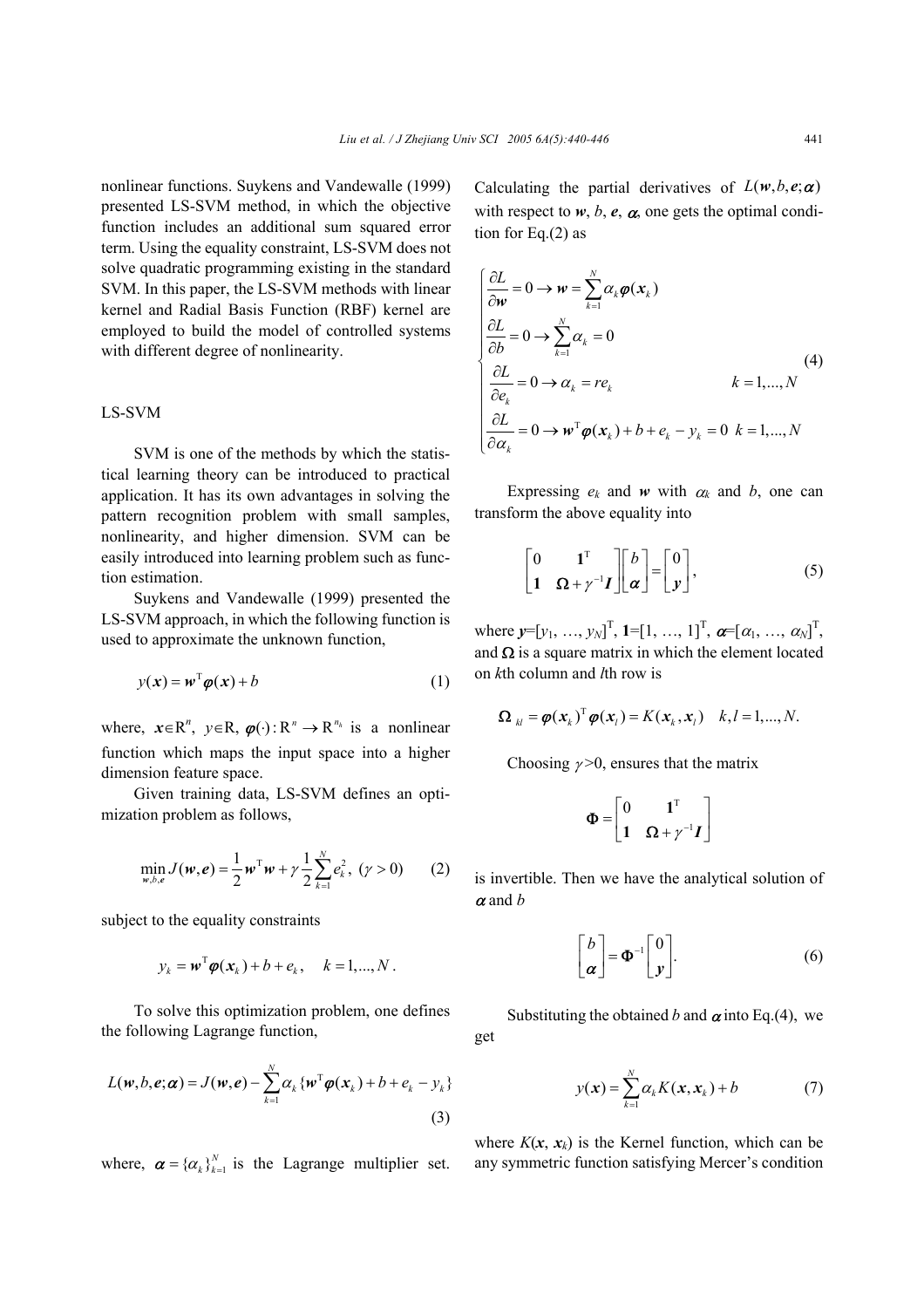(Smola, 1996).

## LS-SVM MODELING AND GPC CONTROL

Generally, the following input-output model

$$
y=f(x) \tag{8}
$$

can be employed to denote the controlled system characteristics. Where,  $x=[x(1), x(2), ..., x(nu+ny)]$ denotes the regression vector including the past input-output data of the system. *f*(⋅), a linear or nonlinear function, is used to fit the system characteristics. *nu* and *ny* denote input and output order of the system respectively. Input-output data of the system are collected and constitute the training dataset  $\{x_k, y_k\}_{k=1}^N$ . Here,  $x_k$  is the regression vector at different sampling instant and  $y_k$  is the system output corresponding to *xk*.

## **Modeling of weakly nonlinear system**

For the system with weak nonlinearity, we use the LS-SVM with linear kernel and get the model of the controlled system as follows,

$$
y(\mathbf{x}) = \sum_{k=1}^{n} \alpha_k(\mathbf{x}_k^{\mathrm{T}} \mathbf{x}) + b \tag{9}
$$

Apparently, Eq.(9) is a linear LS-SVM model which can be transformed into a linear input-output relation of the controlled system. Given the following regression vector at current instant

$$
\mathbf{x} = [x(1), ..., x(nu + ny)]
$$
  
= [u(t-1), ..., u(t-nu), y(t-1), ..., y(t-ny)], (10)

we can get the system output at next sampling time:

$$
y(t) = \sum_{k=1}^{N} \alpha_k \{x_k^{\mathrm{T}}[u(t-1),...,u(t-nu),\ny(t-1),...,y(t-ny)]^{\mathrm{T}}\} + b
$$
  

$$
= \sum_{k=1}^{N} \alpha_k \{x_{k,1}u(t-1) + ... + x_{k,nu}u(t-nu),x_{k,nu+1}y(t-1),...,x_{k,nu+ny}y(t-ny)]^{\mathrm{T}}\} + b
$$

$$
= \sum_{k=1}^{N} [\alpha_k (x_{k,1} + ... + x_{k,m} z^{-m+1})] u(t-1)
$$
  
+
$$
\sum_{k=1}^{N} [\alpha_k (x_{k,m+1} z^{-1} + ... + x_{k,m+m} z^{-ny})] y(t) + b. (11)
$$

From Eq.(11), we have the linear input-output equation

$$
A(z^{-1})y(t) = B(z^{-1})u(t-1) + b.
$$
 (12)

where

$$
A(z^{-1}) = 1 - \sum_{k=1}^{N} \Big[ \alpha_k (x_{k, nu+1} z^{-1} + \dots + x_{k, nu+ny} z^{-ny}) \Big],
$$
  

$$
B(z^{-1}) = \sum_{k=1}^{N} \Big[ \alpha_k (x_{k,1} + x_{k,2} z^{-1} + \dots + x_{k, nu} z^{-nu+1}) \Big].
$$

## **Modeling of strongly nonlinear system**

For the system with strong nonlinearity, we use the LS-SVM with RBF kernel and get the off-line model of the controlled system as follows,

$$
y(\mathbf{x}) = \sum_{k=1}^{N} \alpha_k \exp\{-\|\mathbf{x} - \mathbf{x}_k\|_2^2 / \sigma^2\} + b. \tag{13}
$$

Eq.(13) is a nonlinear LS-SVM model of the controlled system. To avoid solving the nonlinear programming problem resulting from the nonlinear predictive model, Eq.(13) is linearized at each sampling period of system running. Let data regression vector  $x$  at current instant be the same as Eq.(10), and let  $x_0=x$  for the sake of simple expression. Linearizing Eq.(13) at  $x_0$ , we have

$$
y(x) = y(x)|_{x=x_0} + \frac{\partial y}{\partial x(1)}|_{x=x_0} [x(1) - x_0(1)] + ...
$$
  
+ 
$$
\frac{\partial y}{\partial x(nu + ny)}|_{x=x_0} [x(nu + ny) - x_0(nu + ny)]
$$
  
= 
$$
y(x)|_{x=x_0} - \frac{\partial y}{\partial x(1)}|_{x=x_0} x_0(1) - ...
$$
  
- 
$$
\frac{\partial y}{\partial x(nu + ny)}|_{x=x_0} x_0(nu + ny)
$$
  
+ 
$$
\frac{\partial y}{\partial x(1)}|_{x=x_0} x(1) + ... + \frac{\partial y}{\partial x(nu + ny)}|_{x=x_0} x(nu + ny)
$$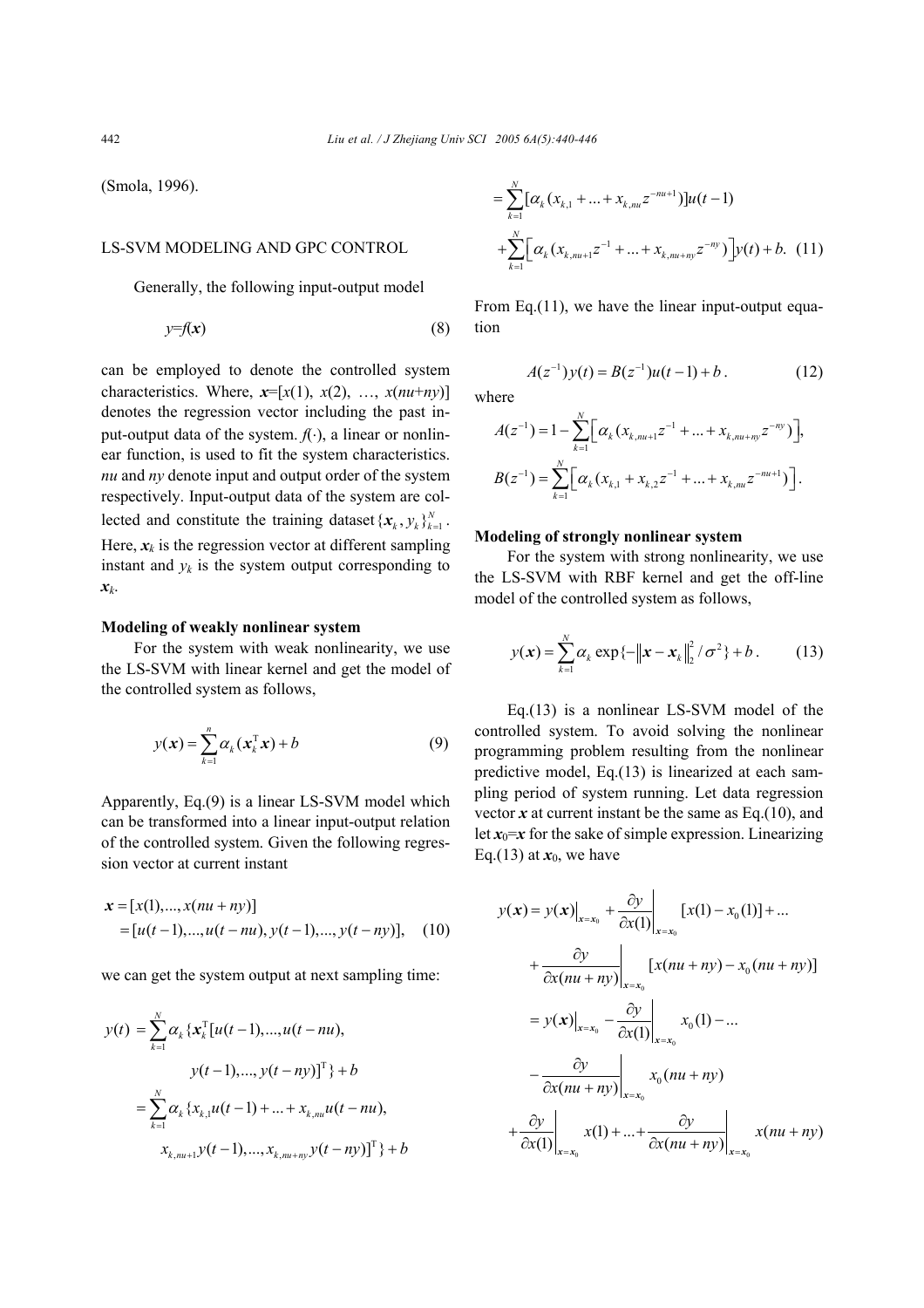$$
= p + b_1 x(1) + ... + b_{nu} x(nu)
$$
  
\n
$$
-a_1 x(nu + 1) - ... - a_{nv} x(nu + ny)
$$
  
\n
$$
= p + b_1 u(k-1) + ... + b_{nu} u(k - nu)
$$
  
\n
$$
-a_1 y(k-1) - ... - a_{nv} y(k - ny).
$$
 (14)

where, *p* is constant at current sampling period and depends only on the current sampling point. Namely,

$$
A(z^{-1})y(k) = B(z^{-1})u(k-1) + p.
$$
 (15)

where

$$
A(z^{-1})=1+a_1z^{-1}+\ldots+a_mz^{-ny}
$$
  
\n
$$
B(z^{-1})=b_1+b_2z^{-1}+\ldots+b_mz^{-nu+1}.
$$

#### **GPC of the controlled system**

We have obtained the approximate linear input-output model of weakly nonlinear system in Eq.(12) and the linear online model of strongly nonlinear system in Eq.(15). Both the equations can be unified into the following equation

$$
A(z^{-1})y(t) = B(z^{-1})u(t-1) + v(t)
$$
 (16)

where,  $v(t)$  is the error and disturbance resulting from one fitting current system characteristics with Eq.(16). We decompose  $v(t)$  as follows

$$
v(t) = v_{\rm dc} + v_{\rm ac}(t),
$$

where,  $v_{dc}$  is the direct-current component independent of time. In the weakly nonlinear case,  $v_{dc}$ includes the bias term  $b$  in Eq.(12), while in the strongly nonlinear case,  $v_{dc}$  includes  $p$  in Eq.(14). The amplitude of  $v_{dc}$  is equal to the mean of  $v(t)$ .  $v_{ac}$  is the AC component whose mean is zero. Modeling *v*ac with  $w(t)/\Delta$ , we can transform the input-output equation at current time into

$$
A(z^{-1})y(t) = B(z^{-1})u(t-1) + v_{dc} + w(t)/\Delta \quad (17)
$$

where,  $w(t)$  is the disturbance with zero mean,  $\Delta = 1 - z^{-1}$  is the difference operator.  $\Delta$  is introduced into the system model in order to provide integral action and therefore eliminate steady-state offsets.

In order to forecast the future system output based on the past input-output data and the future system input, we introduce the following Diophantine

equations,

$$
1 = E_j(z^{-1})A(z^{-1})\Delta + z^{-j}F_j(z^{-1})
$$
 (18)

$$
E_j(z^{-1})B(z^{-1}) = G_j(z^{-1}) + z^{-j}H_j(z^{-1})
$$
 (19)

Multiplying both sides of Eq.(13) by  $E_j(z^{-1})\Delta z^j$ , we have

$$
E_j(z^{-1})A(z^{-1})\Delta y(t+j) = E_j(z^{-1})B(z^{-1})\Delta u(t+j-1)
$$
  
+
$$
E_j(z^{-1})(\Delta v_{dc} + w(t+j))
$$
 (20)

 $v_{dc}$  is independent of time, so  $\Delta v_{dc}$ =0. Namely, the system performance should not be influenced by the direct-current component of model error. Then the above equation is simplified as

$$
E_j(z^{-1})A(z^{-1})\Delta y(t+j)
$$
  
=  $E_j(z^{-1})B(z^{-1})\Delta u(t+j-1) + E_j(z^{-1})w(t+j)$  (21)

Accordingly, the well-known method (Clarke, 1989) is used to obtain the multistep prediction of  $v(t)$ . which can be denoted as the following expression in the form of vector

$$
y^{\circ} = Gu + Fy(t) + H\Delta u(t-1).
$$

Finally, the control law is constructed as follows

$$
\boldsymbol{u} = (\boldsymbol{G}^{\mathrm{T}}\boldsymbol{G} + \lambda \boldsymbol{I})^{-1}\boldsymbol{G}^{\mathrm{T}}[\boldsymbol{y}_r - \boldsymbol{F}\boldsymbol{y}(t) - \boldsymbol{H}\boldsymbol{\Delta u}(t-1)].
$$

All the variables in the above expression have the same definition as in Clarke's paper (Clarke *et al*., 1989).

### SIMULATION

In this section, we introduce two nonlinear industrial process models−the pulp washing process and the pH neutralization process. The former possesses weak nonlinearity and the latter strong nonlinearity.

**Example 1** In the pulp washing process (Yang *et al*., 1997), Dilution Factor (*DF*) is a crucial index for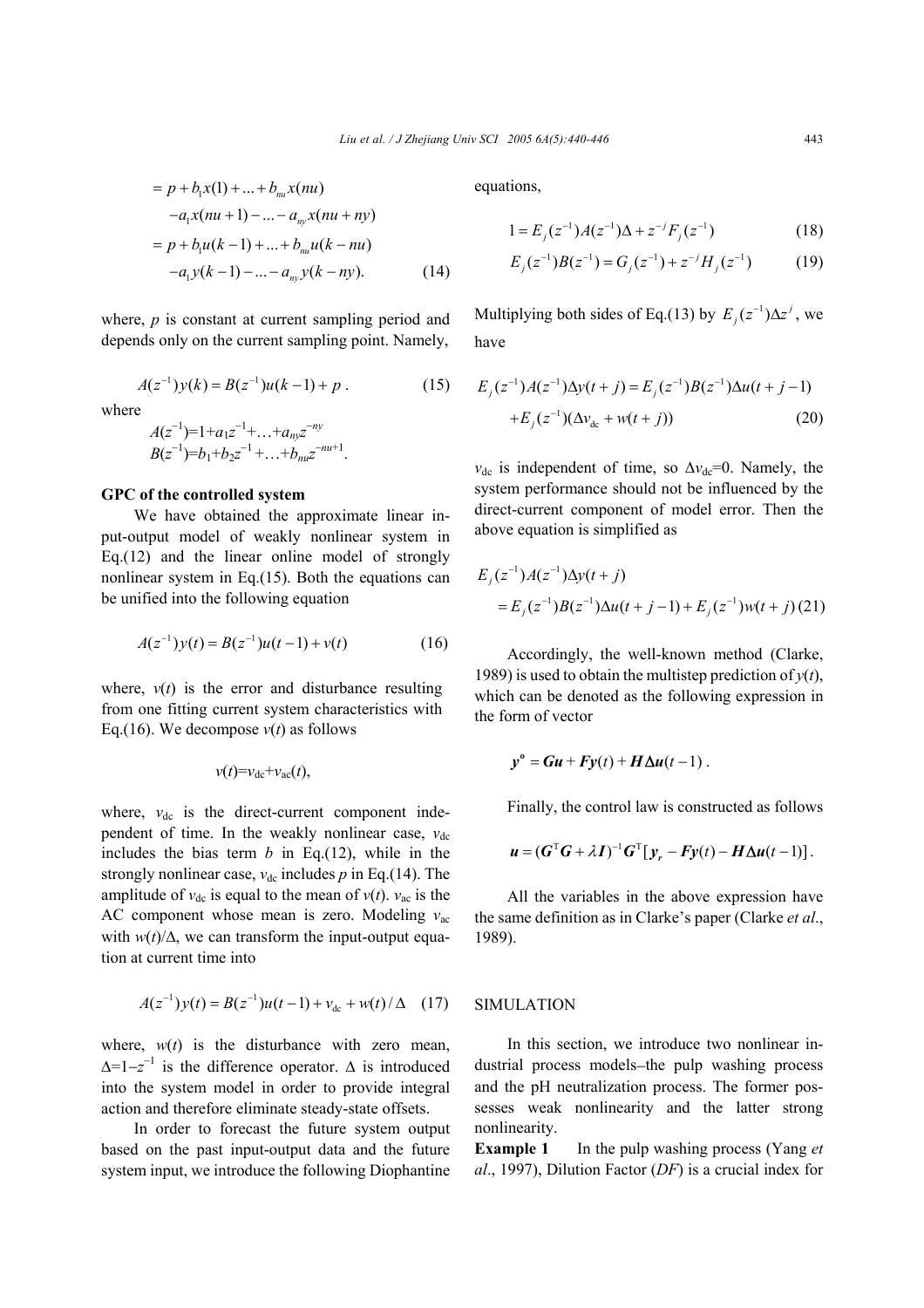pulp quality. The physical model of this process is detailed as follows:

$$
y(k) = a_1(k)y(k-1) + a_2(k)y(k-2)
$$
  
+b<sub>0</sub>(k)u(k-1) + b<sub>1</sub>(k)u(k-2)

with

*a*1(*k*)=0.15+0.002sin0.02*k*,  $a_2(k)=0.2+0.003\cos 0.02k$  $b_0(k)=1.2, b_1(k)=0.5.$ 

In this model, the input variable is the wash flow *u*, and the output is *DF*. Apparently, this process can be regarded as a typical system with weak nonlinearity.

Using the LS-SVM with linear kernel function, we can build the approximate linear model of the pulp washing process. A group of white noise signals are used as the input of the system to produce training dataset  $\{x_k, y_k\}_{k=1}^{100}$ . We choose the order of the output and input variable as *nu*=1 and *ny*=1 respectively. In addition, for giving attention to both the precision and generalization capacity of the model, we choose the parameter  $\gamma$  in Eq.(2) as 10. In order to test the approximation performance of the linear LS-SVM model, another group of white noise signals are employed as input to produce test dataset, in which the amplitude of system output is in the interval (0, 70). We denote the actual system output as 'Y', and the model output as 'Ym'. The error between actual system and model output is shown in Fig.1.



The obtained linear LS-SVM model is transformed into approximate linear input-output relation of the controlled system, and then the GPC is used to implement the predictive control. Let predictive horizon be *P*=5, control horizon be *M*=3, then the obtained tracking curve is shown in Fig.2. In Fig.2, 'Yr' is the reference trajectory, and 'Y' is the system output.



**Fig.2 Tracking curve of the pulp washing process** 

The above simulation results illustrate the effectiveness of the predictive control algorithm based on LS-SVM with linear kernel function on weakly nonlinear system.

**Example 2** We introduce a pH neutralization process (Nie *et al*., 1996) as a typical system with strong nonlinearity. In this process, an acetic acid (weak acid) is neutralized by a strong base NaOH in water. The physical model of this process consists of two parts: the linear dynamic model and the nonlinear static model. The dynamic model is given by:

$$
V \frac{dw_a}{dt} = F_1 C_a - (F_1 + F_2) w_a
$$
  

$$
V \frac{dw_b}{dt} = F_2 C_b - (F_1 + F_2) w_b.
$$

In this model,  $F_1$  and  $F_2$  are flow rate of acid and the strong base, of which  $w_a$  and  $w_b$  are the concentrations **Fig.1 The error between actual system and model output** respectively. The static model is given by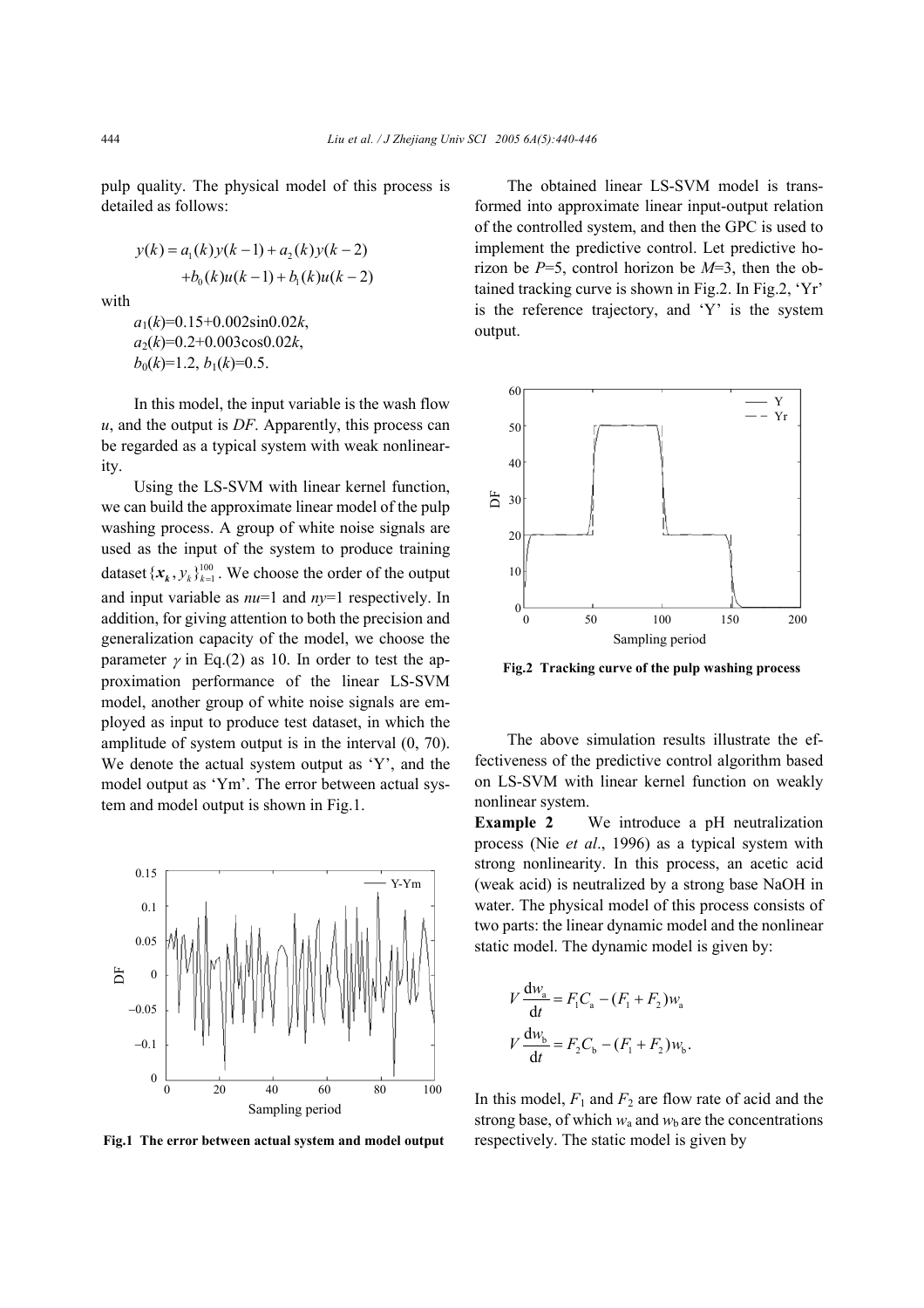$$
w_{\text{b}} + 10^{-\text{pH}} - 10^{\text{pH}-14} - \frac{w_{\text{a}}}{1 + 10^{pK_{\text{a}} - \text{pH}}} = 0.
$$

Consider the SISO system: the input of the pH neutralization process is NaOH flow rate  $F_2$  in the inlet, and the output is pH in the outlet of the container. The acid flow rate  $F_1$  in the inlet is a constant. The other parameter values used in the model are coefficients related to the specified system (Nie *et al*., 1996). The nonlinearity exhibited in the weak acid and strong base system is severe, especially near pH=9.

Using the LS-SVM with RBF kernel, we can build the off-line model of the pH neutralization process. The same as in Example 1, a group of white noise signals is used as the input signal of the system to produce training dataset  $\{x_k, y_k\}_{k=1}^{497}$ . We choose the order of the output and input variable as *nu*=3 and *ny*=3 respectively. The parameter  $\gamma$  is chosen as  $\gamma$ =5.

In order to test the approximation performance of the off-line model, a signal composed of four kinds of sine wave with different frequency is employed as test input to produce test dataset. For the different values of  $\sigma$  (generally, 1< $\sigma \leq 10$ ), we can build different models using training data. By means of model validation based on the test data, the parameter  $\sigma$  is chosen as 1.6. The comparison between the actual system and model output is given in Fig.3. In Fig.3, 'Y' is the actual system output and 'Ym' is the model output.



**Fig.3 The comparison between the actual system and model output**

The off-line model is linearized on-line and the GPC strategy is used to compute the control action at each sampling point. Let predictive horizon be *P*=10, control horizon be *M*=5, and the sampling time be  $T_s = 0.5$  min. We get the tracking curve of the closed-loop system in Fig.4, in which 'Yr' is the reference trajectory and 'Y' is the output of the practical system. From Fig.4, we can see that the presented predictive algorithm based on LS-SVM with RBF kernel can control the given strongly nonlinear system rapidly and stably.



**Fig.4 Tracking curve of the pH neutralization process**

From Fig.3, we can see that the off-line model does not fit the actual system characteristic very accurately, which can be explained by the fewer training data. Even so, from Fig.4, we know that the GPC strategy can effectively control the plant on the basis of given predictive model, which is attributable to the robustness and the capability of eliminating steady-state error for GPC. In fact, the better approximation effect can be obtained by using more training data, but the fewer training data and the corresponding model can be used here to prove the robustness of the predictive algorithm.

#### **CONCLUSION**

Two predictive control algorithms based on LS-SVM are put forward in this paper. LS-SVM is a modeling approach based on structural risk minimi